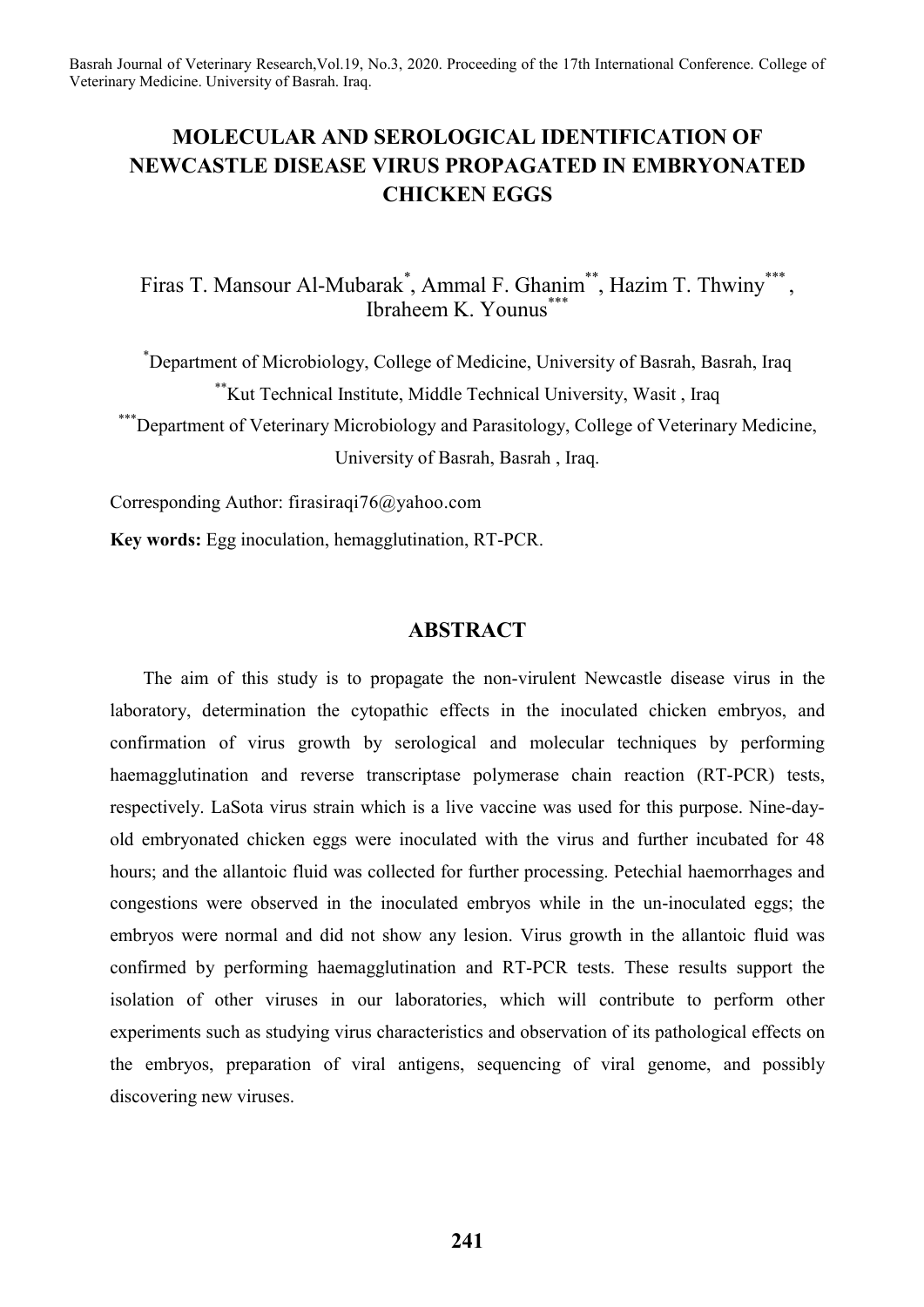## **INTRODUCTION**

Newcastle disease has been one of the most important poultry diseases worldwide. The causative agent of this disease is Avian Paramyxoviruses type-1 which is classified under the genus *Avularius*, family *Paramyxoviridae* (1). Newcastle disease viruses (NDV) are divided into three main groups: virulent (Velogenic), moderately virulent (Mesogenic) and non-virulent (Lentogenic). These strains differ in the number of amino acids at the site of cleavage of the fusion protein (2,3). Clinical signs of the infected birds are vary greatly according on the species of bird, strain of virus and preexisting immunity (4,5). The non-virulent strain mainly LaSota has been approved to be used as a live vaccine throughout the world, which gives good protection against the virulent and moderately virulent strains if they administered correctly to health birds (6).

Diagnosis of the disease is usually done in the laboratory using some techniques such as reverse-transcriptase polymerase chain reaction (RT-PCR), haemagglutination (HA), haemagglutination inhibition (HI), and Enzyme Linked Immunosorbent assay (ELISA). In addition, virus inoculating the allantoid cavity of the embryonated eggs is widely used (7). The HA assay is the most common indirect method for estimating the quantities of virus particles, generated from allantoic fluid or cell culture supernatants. This assay is based on the fact that several viruses contain a protein that can bind and clump red blood cells (8).

The aim of this study is to propagate Newcastle disease virus (non-virulent strain) in embryonated chicken eggs and to detect virus growth by serological and molecular techniques.

## **MATERIALS AND METHODS**

### VIRUS CULTIVATION AND HARVESTING

Fertile hen's eggs were used to propagate the viruses used in this study. LaSota virus strain. Working virus concentration of LaSota strain was prepared by diluting the virus stock 1:3000 in PBS containing 1% antibiotics (100 U/ mL penicillin and 100 ug/ mL streptomycin).

The fertilized eggs were first incubated at 37.5˚C for 9 days. During the period of incubation, the embryos were candled in a dark room using an egg-candling box. To determine the site of injection which is the opposite site of the embryo head, the air sacs were highlighted with a pencil. All the eggs that did not have developing embryos were discarded. The egg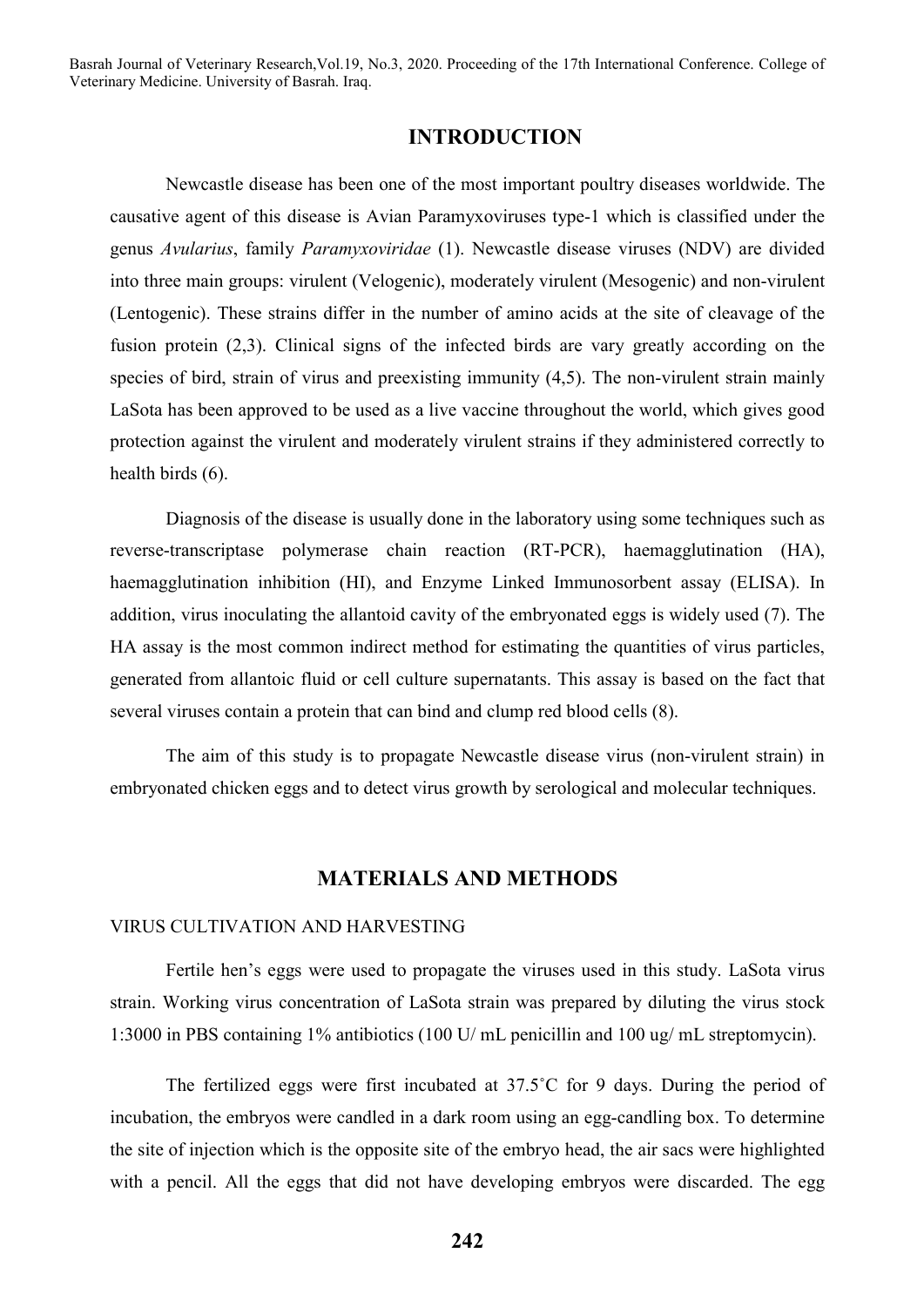surface was sterilized by wiping with ethanol. A small hole was made at the injection site using a special drill without any damage in the shell membrane. A small syringe (1 ml) was used to inoculate the eggs with the virus. The needle was passed through the chorionic membrane. The virus (0.1 ml) was injected into the allantoic cavity filled with allantois fluid. The hole was carefully closed with tape, and eggs were incubated at 37.5 ° C for 48 hours, and the allanoic fluid was then collected. Embryos were collected and moved in plastic Petri dishes to observe the cytopathic effects. Photos were then taken for documentation.

### DETECTION OF VIRUS BY HEMAGGLUTINATION

Virus growth was confirmed by processing allantoic fluid to hemagglutination assay. Six well ceramic agglutination plate was prepared for the experiment. One drop purified RBC was mixed with another drop of allantoic fluid in the well. The negative control was represented by mixing one drop of RBC with another drop of PBS. After a few minutes of incubation at room temperature, the reaction was visualized and photos were taken for documentation.

#### VIRAL RNA EXTRACTION AND QUANTIFICATION

Extraction of viral RNA from allantoic fluid was performed using a QIAamp viral RNA purification kit (Qiagen, Germany) according to the manufacturer's protocol. The concentration of the extracted RNA was determined using NanoDrop spectrophotometer by UV absorption. Eluted viral RNA samples were kept at  $-20^{\circ}$ C for further use.

#### REVERSE TRANSCRIPTASE POLYMERASE CHAIN REACTION

One Step RT–PCR kit (Bioneer) was used this purpose. A forward primer 5'-TAC AAC AGG ACA TTG ACC ACT TTG CTC AC-3' and reverse primer 5'-TGC ATC TTC CCA ACT GCC ACT GC-3' were used to amplify 299 base pare (bp) fragment. Gene specific primers were used for cDNA synthesis and PCR amplification in a single tube. Starting material of viral RNA used in cDNA synthesis was 100 ng/μl. The PCR conditions were: cDNA synthesis at 45◦ C for 30 min, initial denaturation at 95◦ C for 2 min followed by 30 cycles of: denaturation at 95℃ for 10 s, annealing at 58℃ for 20 s, and extension at 72℃ for 30 s. The reaction was then held at 72℃ for 5 min, and then cooled down at 4℃ for 5 min. The amplified PCR product was detected using 1.5% agarose gel prepared with agarose (Promega) in TAE buffer. The amplicon size was estimated by comparison with a standard DNA ladder.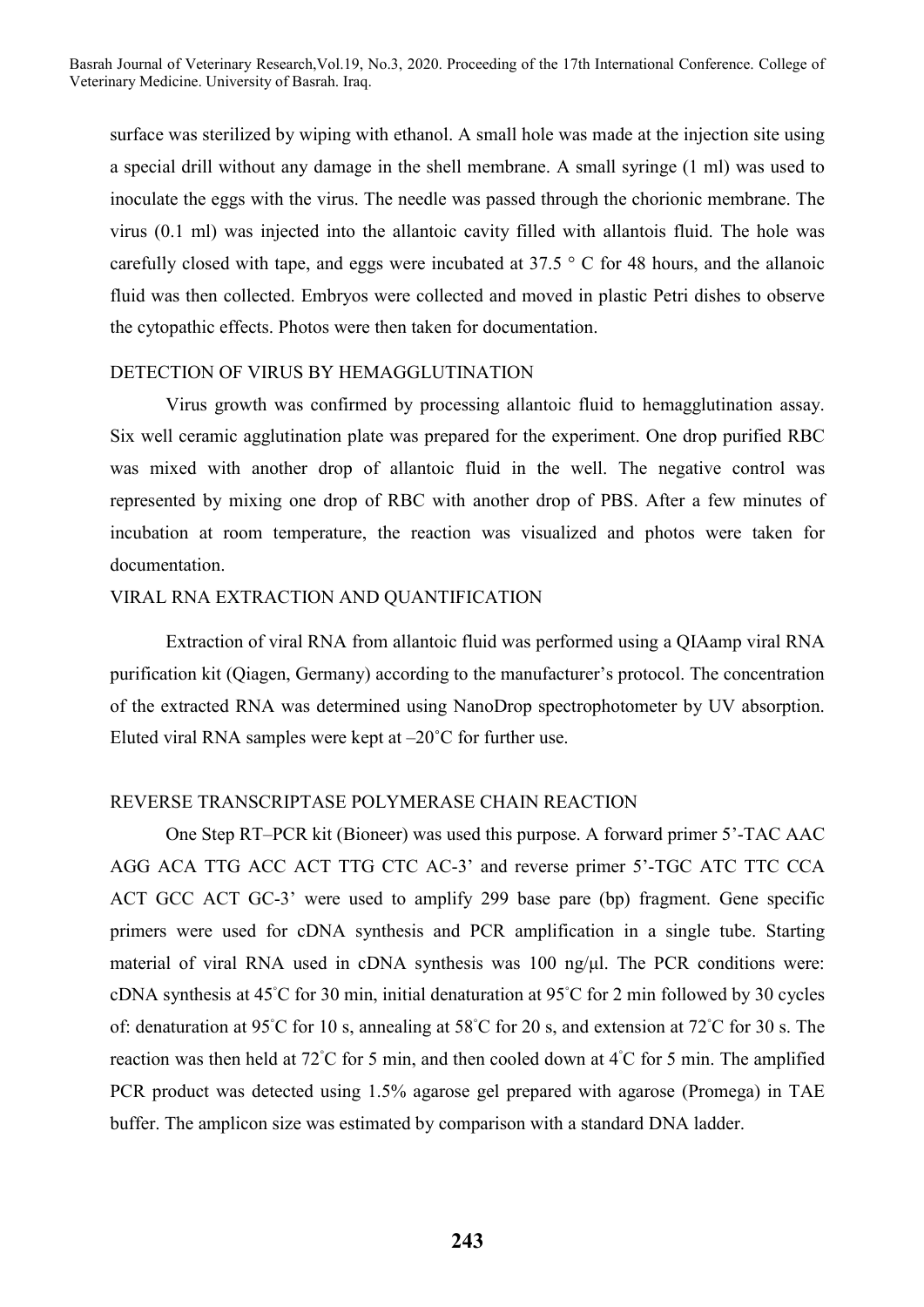# **RESULTS**

# DETECTION OF CYTOPATIC EFFECT IN CHICKEN EMBRYOS

Cytopathic effects represented by represented by petechial haemorrhages and embryo distortion were observed on the embryos following inoculation with the virus. In comparison, the uninfected embryos (control group) showed no sign of pathological lesions (Figure1).



**Figure 1:** Chicken embryos inoculated with the virus.

# DETECTION OF VIRUSES BY HEMAGGLUTINATION

Positive haemagglutination results were visualized after mixing allantoic fluid with RBCs, which confirm the growth of the virus. A negative result (no evidence of haemagglutination) was shown in the control group (Figure 2).



**Figure 2:** Confirmation of virus growth by haemagglutination test**.**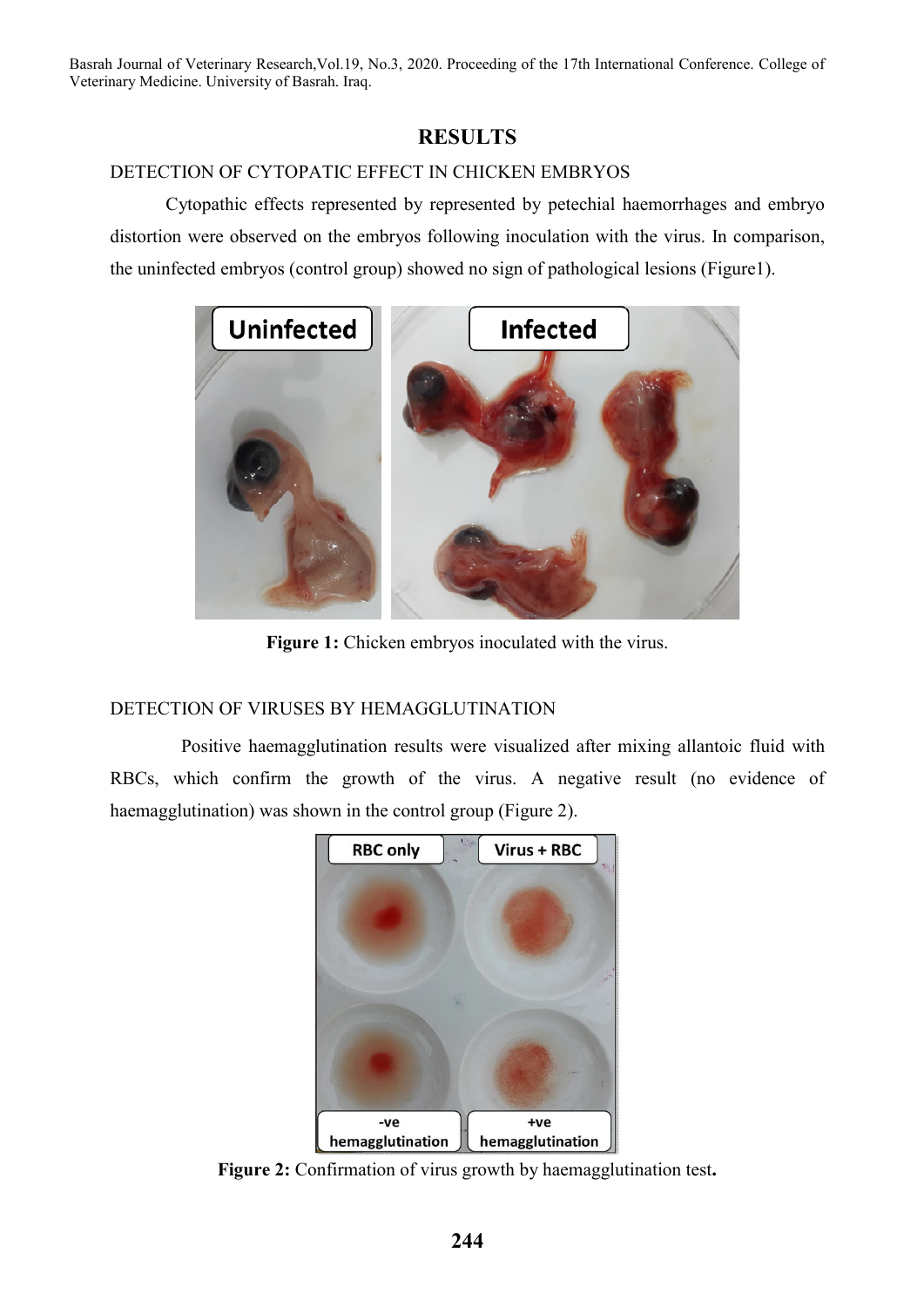### DETECTION OF VIRUSES BY RT-PCR

PCR product of partial polymerase (F) gene of Newcastle disease virus (LaSota) were separated on 1.5% agarose gel pre-stained with ethidium bromide. The results showed the amplification of 299 bp from allantoic fluid collected from inoculated eggs with the virus (Figure 3).



**Figure 3:** Detection of virus growth by RT-PCR.

### **DISCUSSION**

Newcastle disease virus is a good example of studying determinants of viral pathogenicity. There are certain strains of this virus that play a role in causing important agricultural diseases in birds in general and poultry in particular with a high mortality rate. On the other hand, there are non-virulent strains (such as the LaSota strain) and are often used as vaccines. The use of this type of virus in the laboratory, and because of the safety of dealing with it, is of great importance in studying the pathogenicity of the virus on chicken egg embryos as well as cell cultures (9).

In this study, a non-virulent virus was successfully grown in embryonated chicken eggs to obtain a high titer of virus stock, which is necessary for performing further in vitro experiments. Among these experiments are studying the structure of viruses by determining the nucleotide sequence in the viral genome, as well as preparing viral antigens, which are important in performing various laboratory techniques such as ELISA, neutralization tests, haemagglutination and haemagglutination inhibition. In addition, amplification of viral genes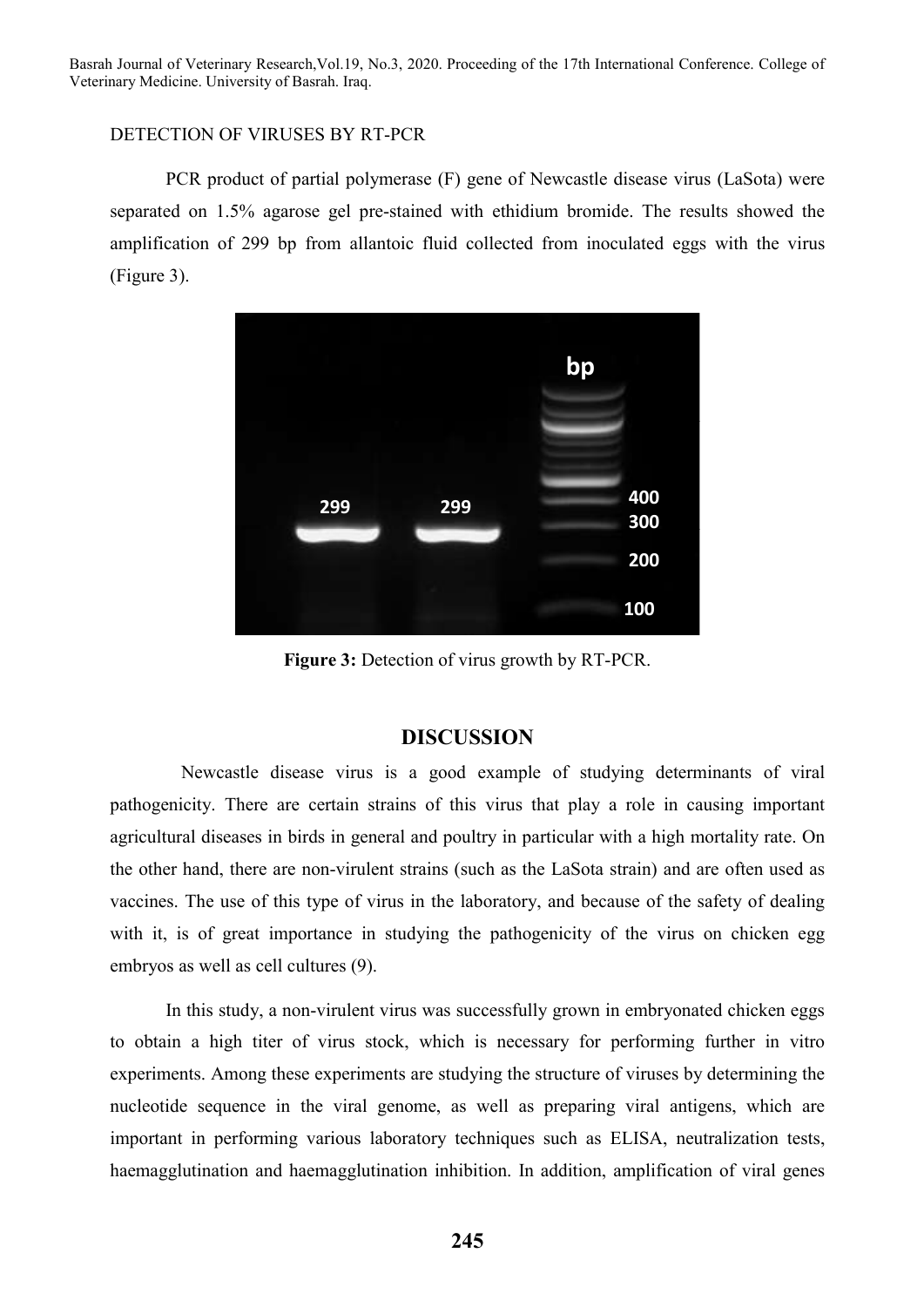would be useful for the preparation of DNA probes to detect the full length of viral RNA by northern blotting technique, and for sequencing the viral genome to detect any nucleotide variations between virus strains (10).

The LaSota virus strain has been cultivated in chicken eggs for the production of vaccines (7). In this study, virus was not grown for virus production, but was for obtaining stock of viruses important to perform further studies. In this regard, it is highly recommended to prepare antigens from the new generation of viruses using various laboratory methods. Moreover, it is important to determine which viral antigen should be isolated (for example, the type of antigen used in the ELISA differs from that used in the haemagglutination test). Furthermore, it is also recommended to sequence the PCR product and align the sequences with GenBank to highlight differences between other strains and to study the effect of these differences.

The types of methods described above may lead to the potential new results, which will help in preparing the different types of antigens needed for a variety of *in vitro* techniques, and thus require further studies.

#### **REFERENCES**

- **1-Nayak, B., Dias, F.M, Kumar, S., Paldurai, A., Collins, P., and Samal, S.K, (2012).** Avian paramyxovirus serotypes 2-9 (APMV -2-9) vary in the ability to induce protective immunity in chickens against challenge with virulent Newcastle disease virus (APMV-1). Vaccine, 30(12): 2220-2227.
- **2-Heiden, S., Grund, S., Röder, A., Granzow, A., Kühnel, D., Mettenleiter, T., and Römer-Oberdörfer, A., (2014).** Different Regions of the Newcastle Disease Virus Fusion Protein Modulate Pathogenicity. PLoS One, 9(12).
- **3-Susta, L., Hamal, K., Miller, P. J, Cardenas-Garcia, S, Brown, C., Pedersen, J. C, Gongora, V, Afonso, C. L., (2014).** Separate evolution of virulent newcastle disease viruses from Mexico and Central America. J Clin Microbiol 52(5): 1382-1390.
- **4-Brown, V. R., and Bevins, S. N., (2017).** A review of virulent Newcastle disease viruses in the United States and the role of wild birds in viral persistence and spread. Vet Res. 48:68.
- **5-Samour, J., (2014).** Newcastle disease in captive falcons in the Middle East: a review of clinical and pathologic findings. J Avian Med Surg 28(1): 1-5.